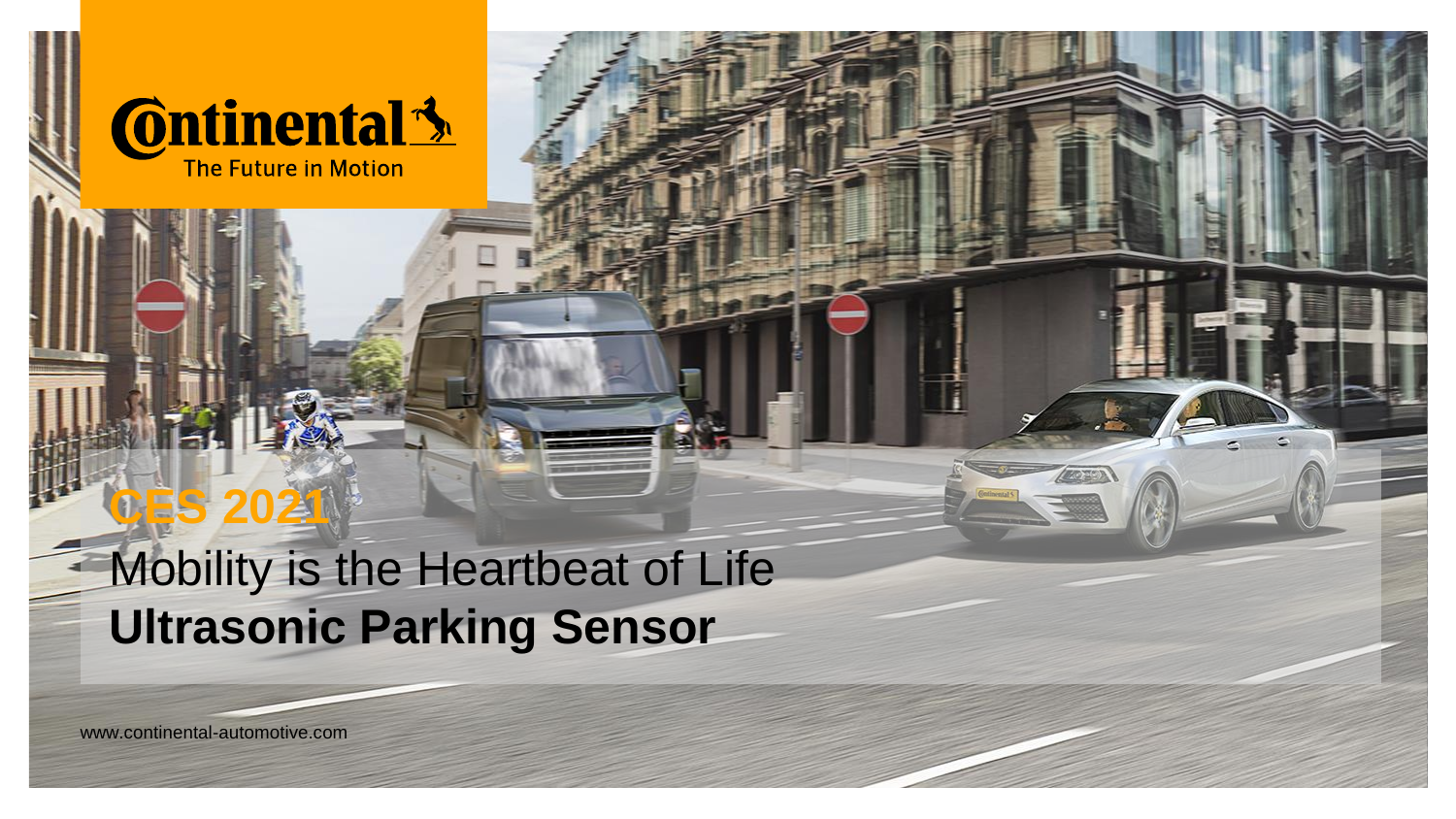### **Ultrasonic Parking Sensor** Passive Safety and Sensorics

- Continental Ultrasonic Sensor (CUS) is completing Continental's Automated Driving/Parking (AD/P) product portfolio.
- CUS for Parking, is a sensor dedicated to be used in low speed maneuvering situations (Speed < 10 km/hour). It measures the time of flight to an object (Echo-Localization principle).
- The sensor sends an ultrasound echo (wave) and receives a signal (wave reflection by an object) after a certain period of time. The time of flight is converted to a measured distance. Software in the ECU processes these measurements and determines the appropriate actions to take.



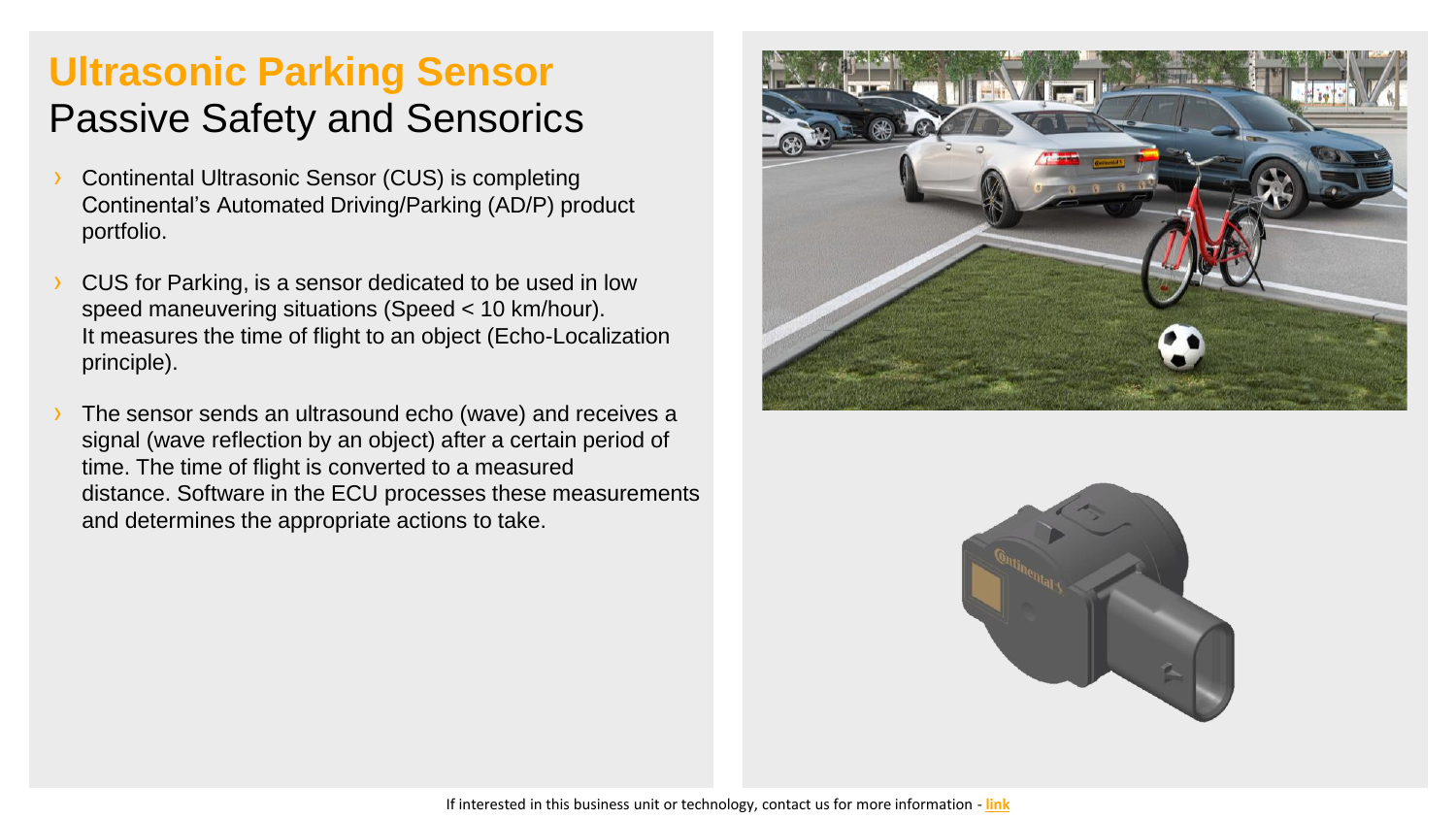### **Ultrasonic Parking Sensor** Passive Safety and Sensorics

### **Benefits & Features**

- Easy and precise parking
- Stress free vehicle maneuverability
- 360-degree car protection
- Environment visualization and monitoring
- Compliance with major OEM requirements
- Coding among sensors and Multi measurement
- Self diagnostics
- **Signal filtering**
- ASIL-B according to ISO 26262
- **Paintable**

#### **Technical Information**

- › Supply voltage range: +9V …+16V
- Operating temp range: -40 ... +85°C
- › IP classification: IP6K9K
- Diameter: 15.5 mm
- Frequency: 52 KHz
- Car connectivity P2P or bus
- Car communication DSI3 interface
- 3 pins per sensor group
- Detection ranges target:  $<$ 10 cm up to 600 cm
- › Opening angles: 120° x 60°

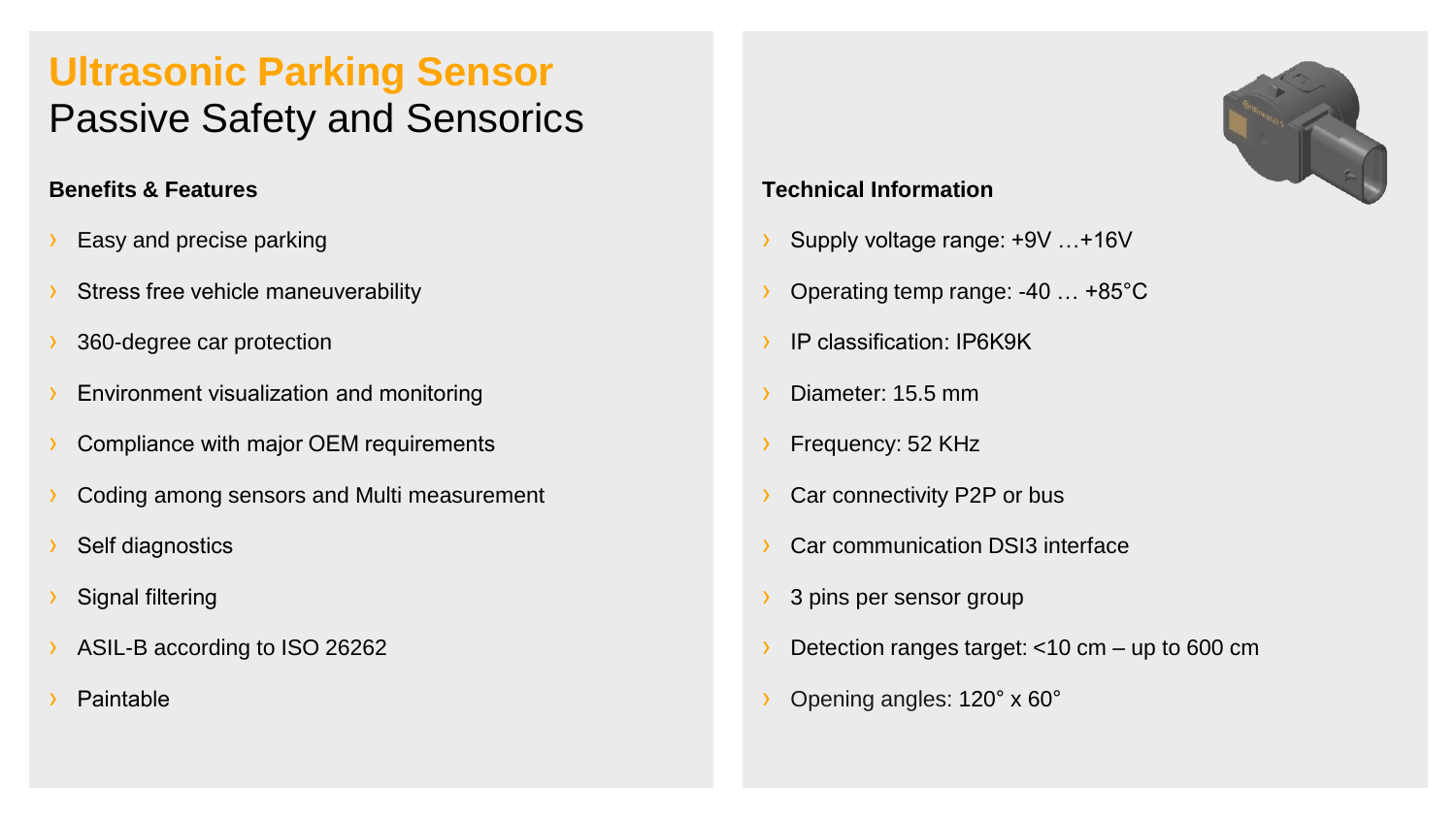### **Ultrasonic Parking Sensor** Passive Safety and Sensorics

### **CUS – Advantages**

#### **Dynamic range mode**

Enabling the combination of Parking Distance Control mode (PDC) and Parking Slot Detection mode (PLV) in one design type. This leads to the reduction of design variance in the vehicle architecture.

#### › **Higher signal robustness against disturbance**

- Echo source identification is reliable and robust (identifying own transmitted signals)
- **Continuous** signal transmission (sensors fire parallel to another) supporting higher data rates vs. **sequential** signal transmission with competing sensor generation
	- Improvements compared to competing sensors
	- Supports automated driving/safety levels with higher maximum operation speed for emergency braking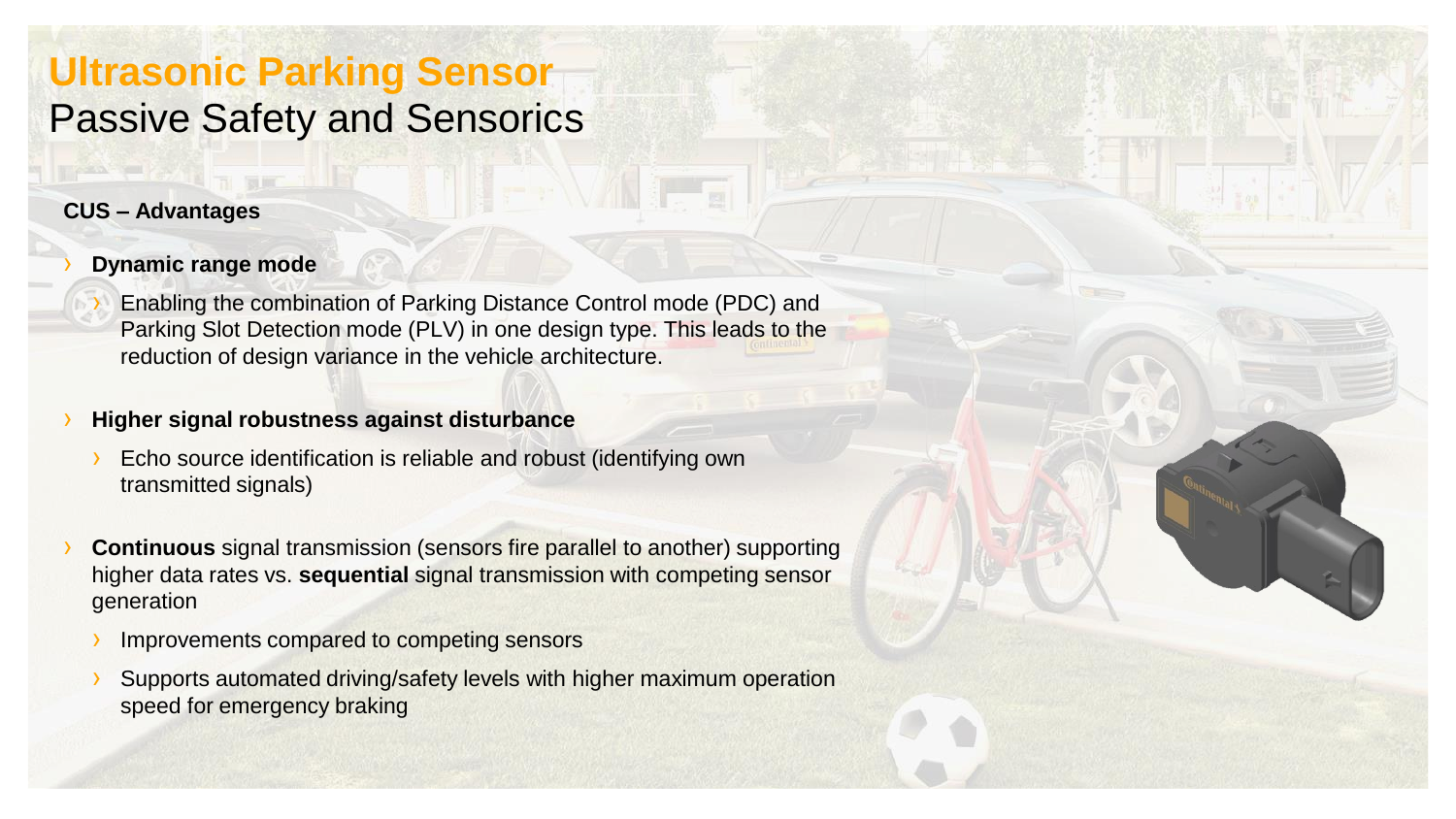## **More Information** Get in touch with us!



More information: **[www.continental-automotive.com](http://www.continental-automotive.com/) [www.continental.com/en-us](https://www.continental.com/en-us)**



**Contact** 

**[lazhar.kahouli@continental.com](mailto:lazhar.kahouli@continental.com)**